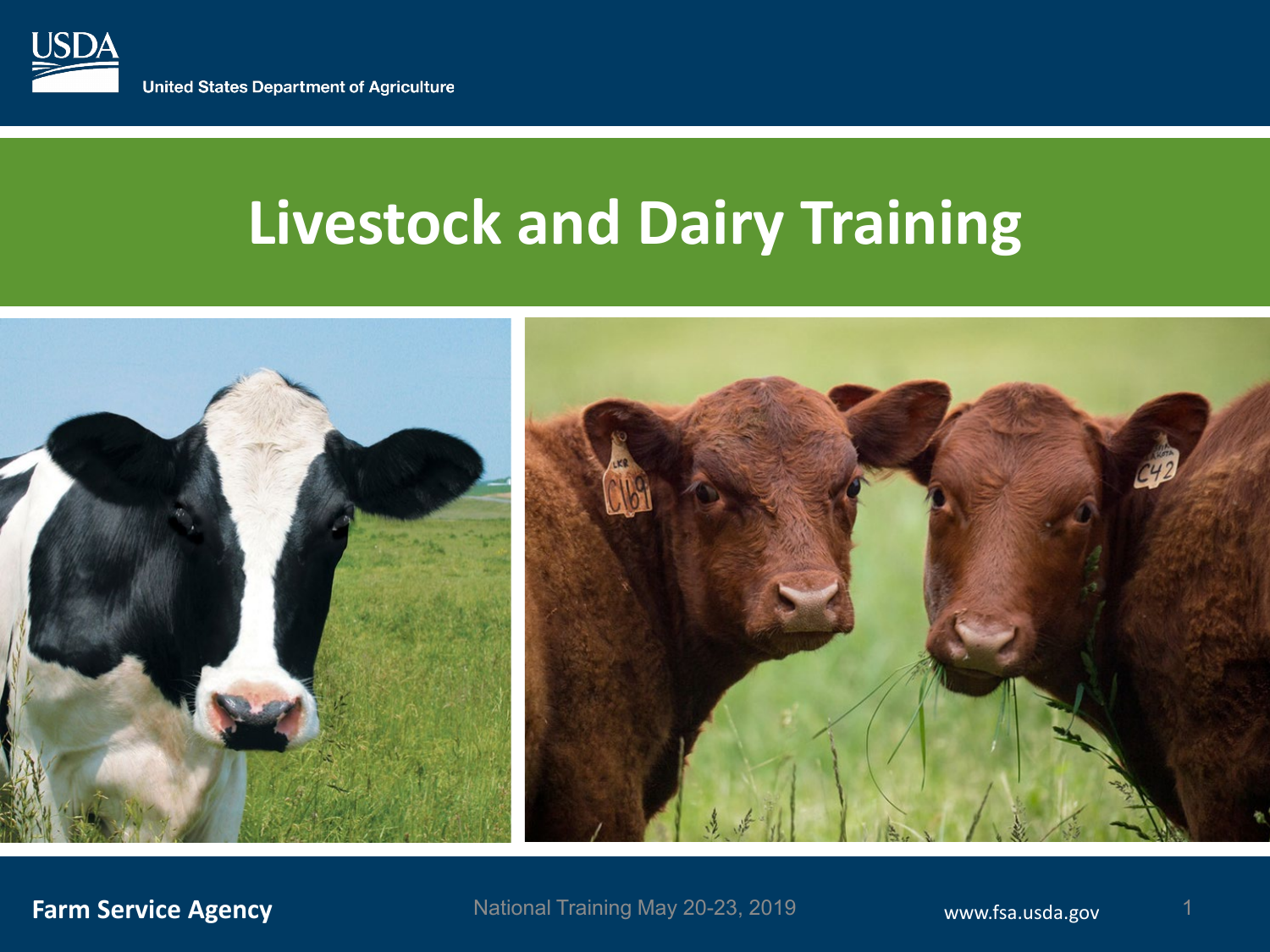

**United States Department of Agriculture** 

# **ELAP Water Transportation–**

## **Brandon Terrazas**



**Farm Service Agency Example 2018** Mational Training May 20-23, 2019 **www.fsa.usda.gov** National Training May 20-23, 2019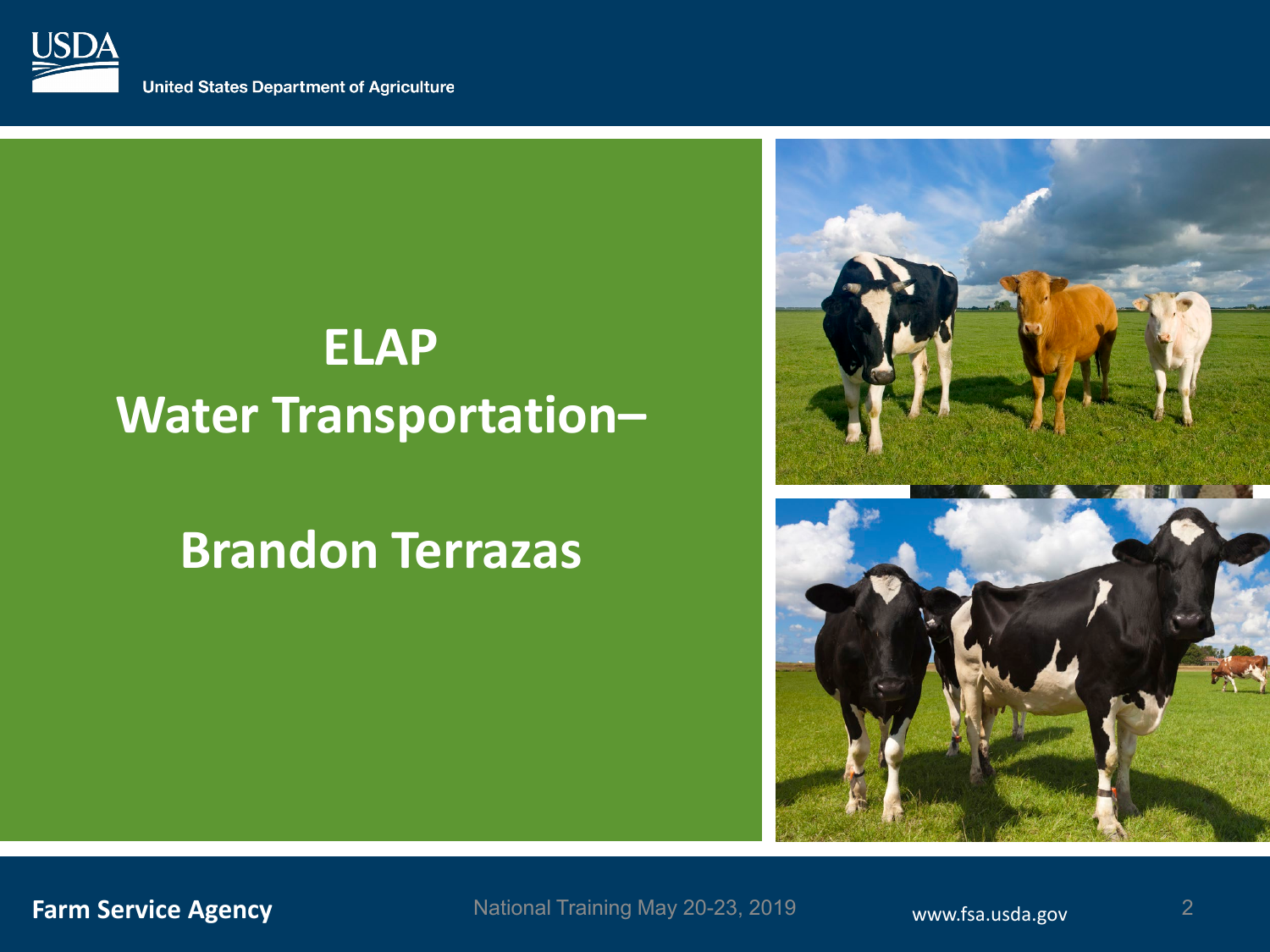

## **Eligibility Criteria**

- Loss resulting from transporting water to eligible livestock
- Because of an eligible drought
- Incurred on eligible grazing lands:
	- physically located in the county where the eligible drought occurred
	- that had adequate livestock watering systems or facilities before the eligible drought occurred
	- where the producer is not normally required to transport water to the grazing land.

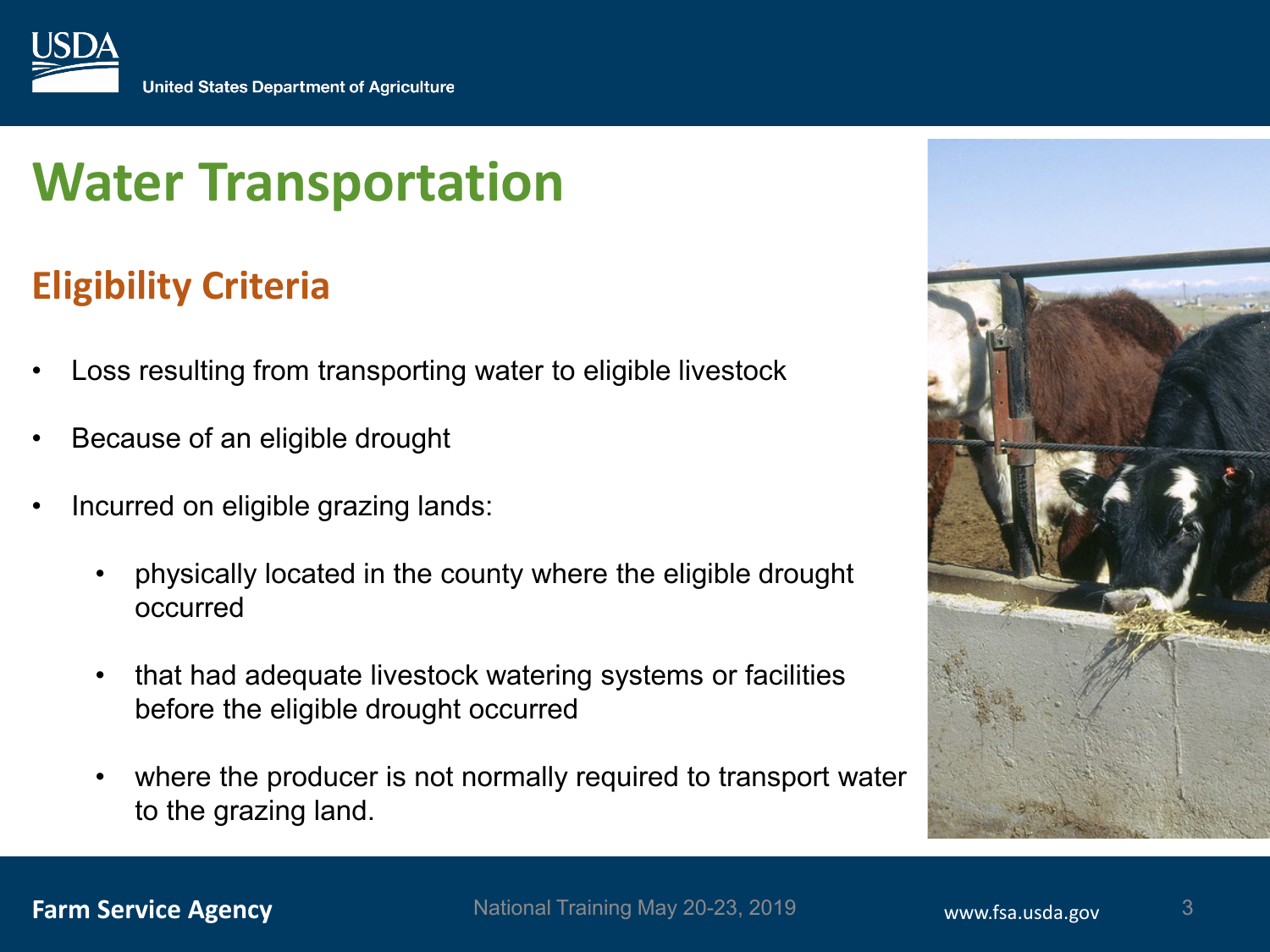

## **2020 Eligibility Criteria**

- Loss resulting from transporting water to eligible livestock
- Because of an eligible drought or due to eligible adverse weather event, as determined by the Deputy Administrator
- Incurred on eligible grazing lands:
	- physically located in the county where the eligible drought occurred
	- that had adequate livestock watering systems or facilities before the eligible drought occurred
	- where the producer is not normally required to transport water to the grazing land.

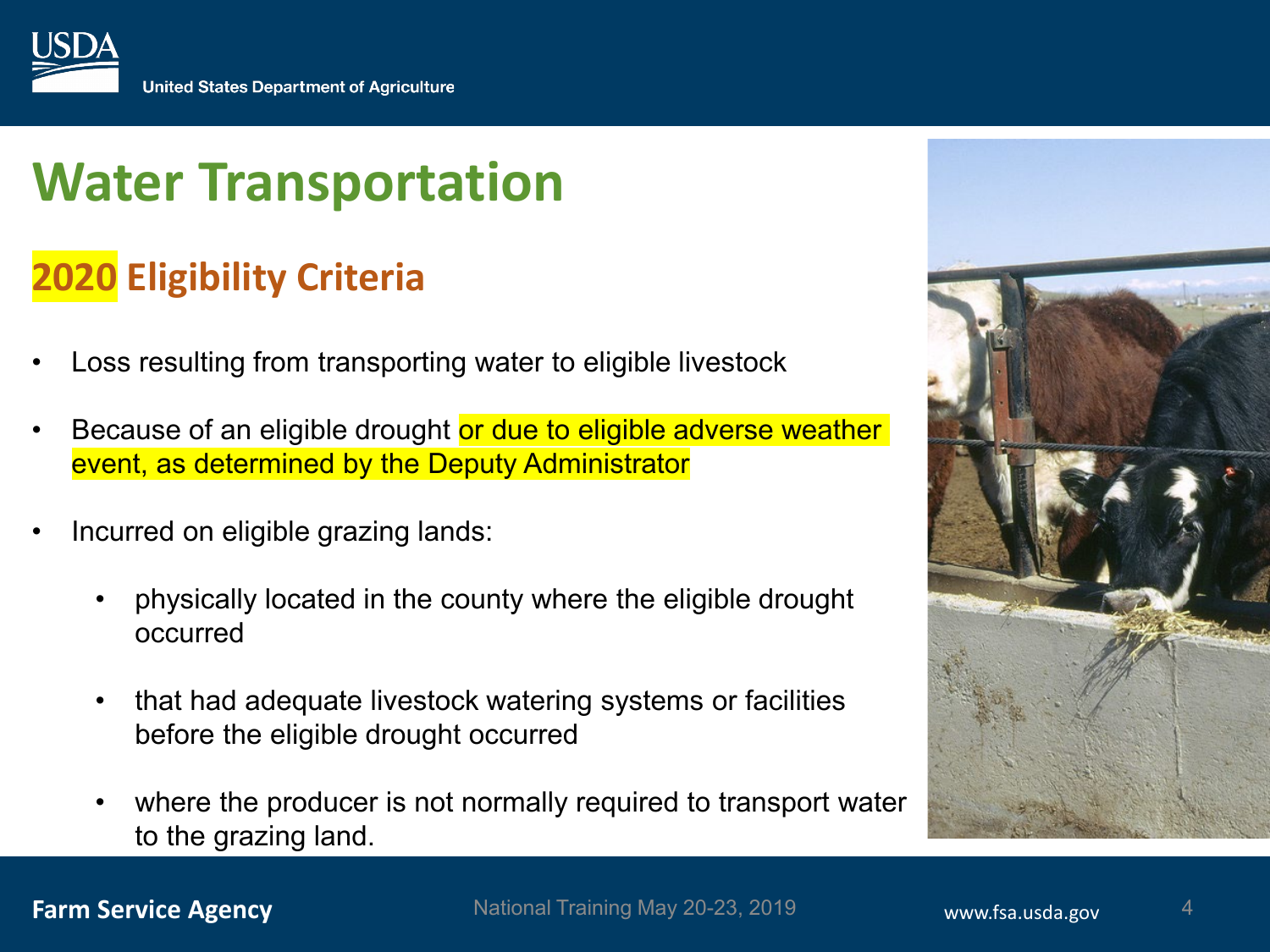

## **Eligible Loss Condition**

- A loss resulting from the additional cost of transporting water to eligible livestock must be because of an eligible drought, that means both of the following:
	- any area of the county has been rated by the U.S. Drought Monitor as having a D3 (extreme drought) intensity
	- directly impacts water availability during the normal grazing period (for example, snow pack that feeds streams and springs), as determined by the Deputy Administrator or designee, for losses resulting from transporting water to livestock.

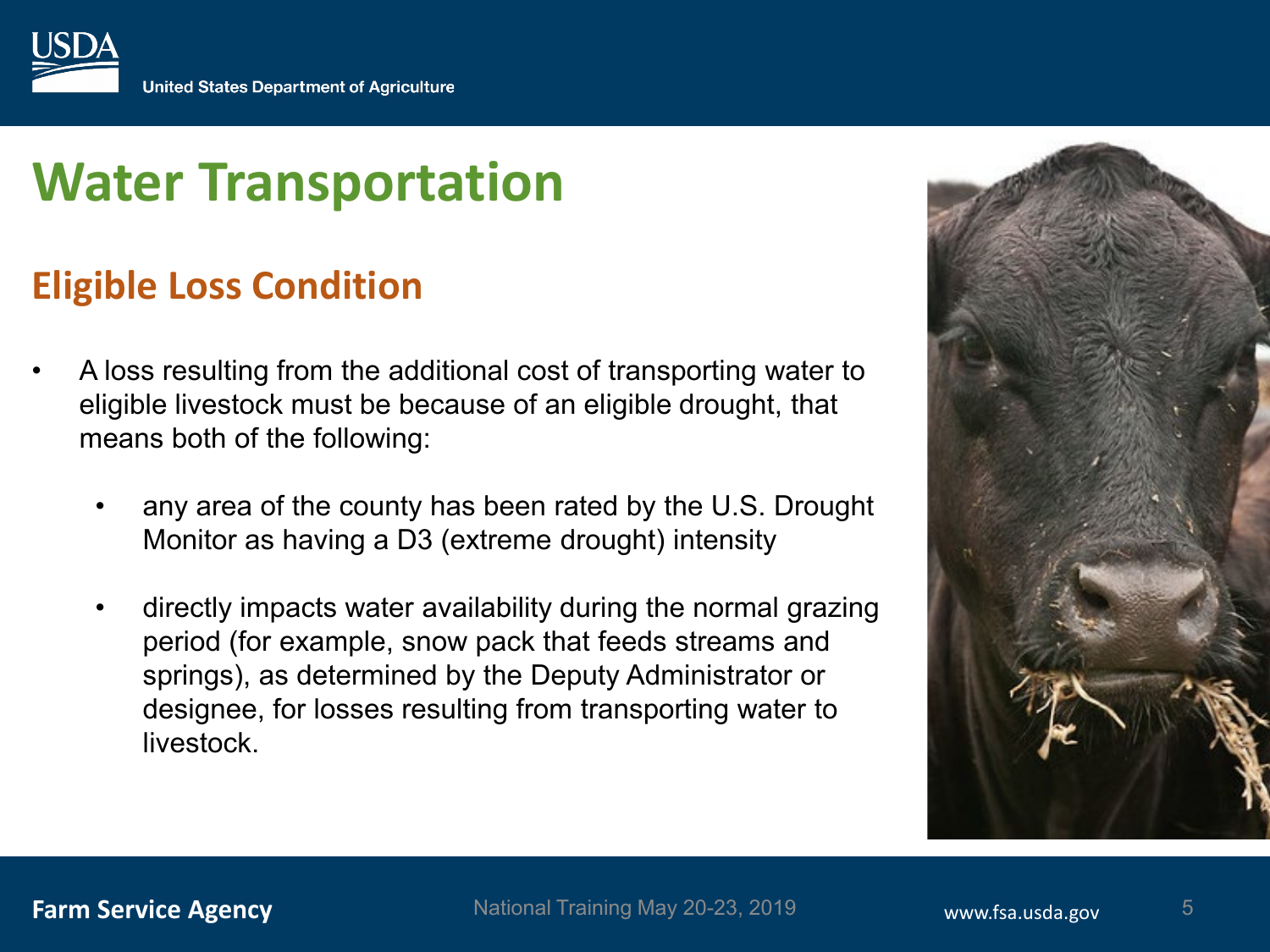

## **Eligibility to Receive Benefits**

- Eligible producer
- Suffer losses from additional cost of transporting water to eligible livestock grazing eligible grazing land during eligible drought
- Not normally required to transport water
- Filling tanks or troughs located in a eligible county

**Note:** Filling earthen structures (such as a dirt tank/pond) is **NOW** eligible under ELAP for 2019 and subsequent years

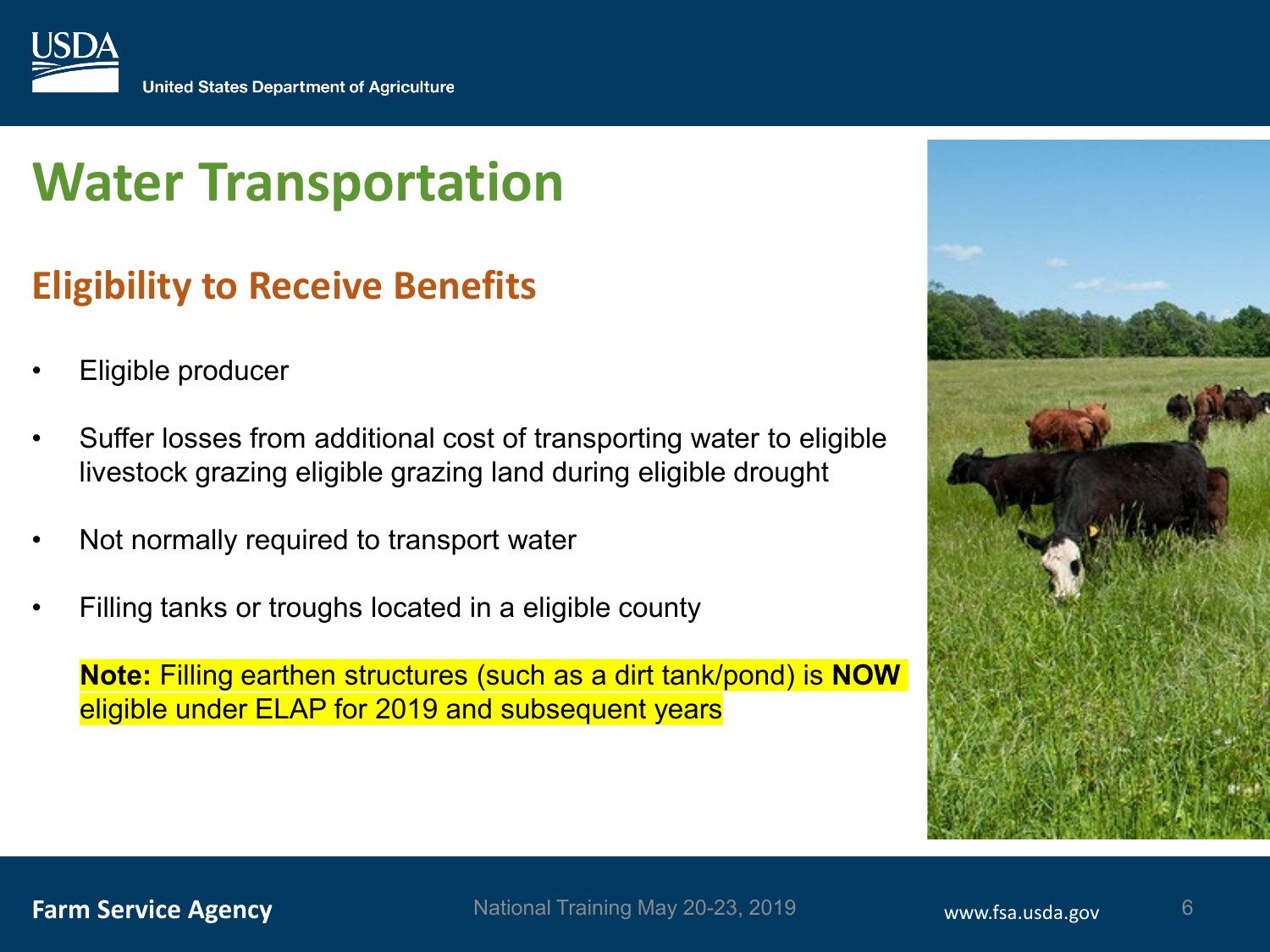

## **Supporting Documentation**

- Documentation will have to show water was transported during eligible drought to eligible livestock on eligible grazing land
	- Method used to transport water
	- Number of gallons transported
	- Number of eligible livestock water was transported to
	- Must be verifiable or reliable documentation



**Farm Service Agency Example 2018** Mational Training May 20-23, 2019 **www.fsa.usda.gov** National Training May 20-23, 2019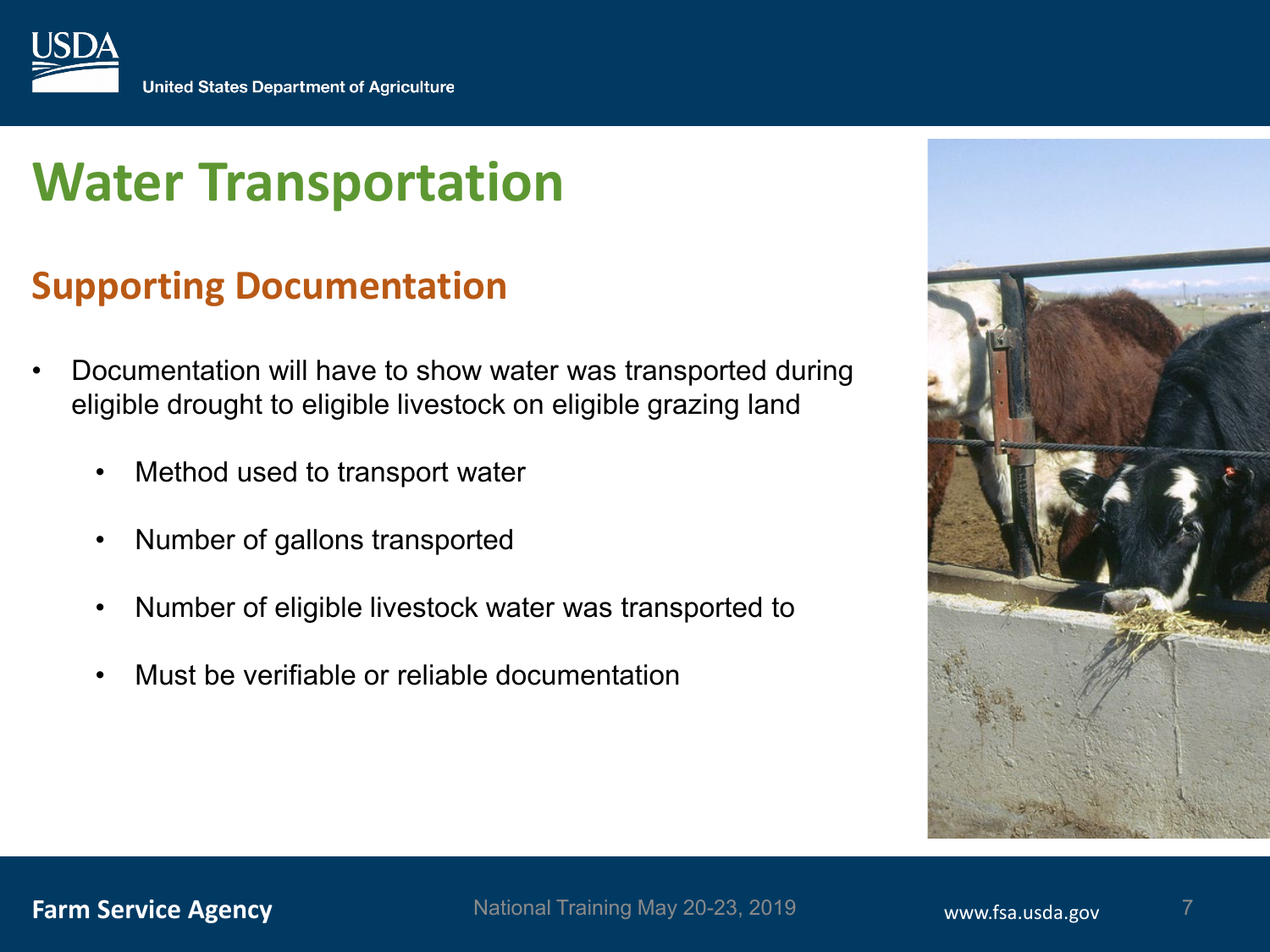

## **Supporting Documentation, (Continued)**

### **Verifiable Records**

- Verifiable records include records provided by the producer that may be verified by COC through an independent source and are used to substantiate the amount of water transported. Verifiable records include but are not limited to the following:
	- Water bills/invoices
	- Hired labor receipts for transporting water
	- Contract receipts for transporting water.

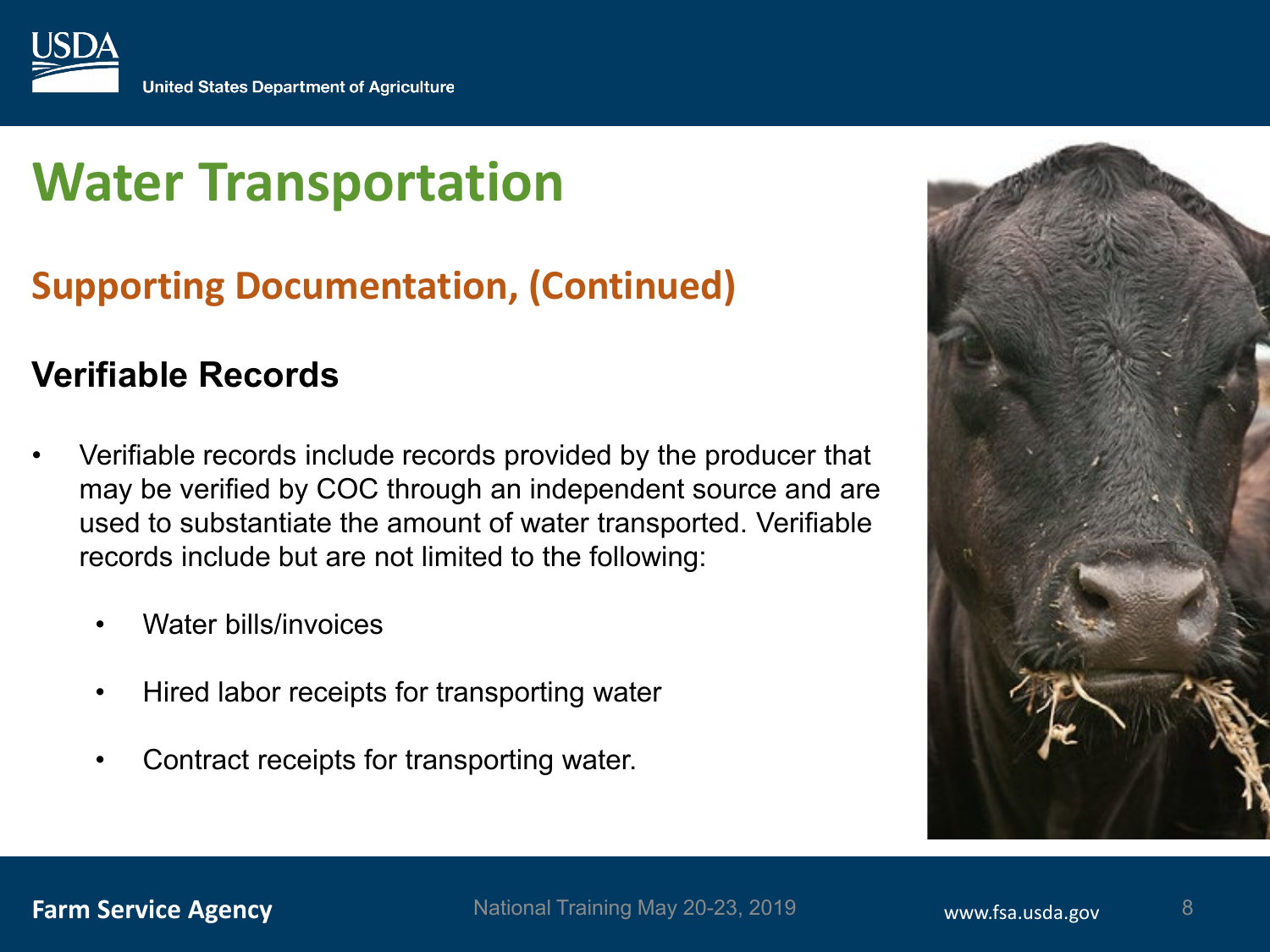

## **Supporting Documentation, (Continued)**

### **Reliable Records**

- Reliable records may be considered acceptable, as determined by COC. Reliable records may include but are not limited to the following:
	- Contemporaneous records
	- Producer diaries
	- **Calendars**



**Farm Service Agency Example 2018** Mational Training May 20-23, 2019 **www.fsa.usda.gov** National Training May 20-23, 2019  $\frac{9}{9}$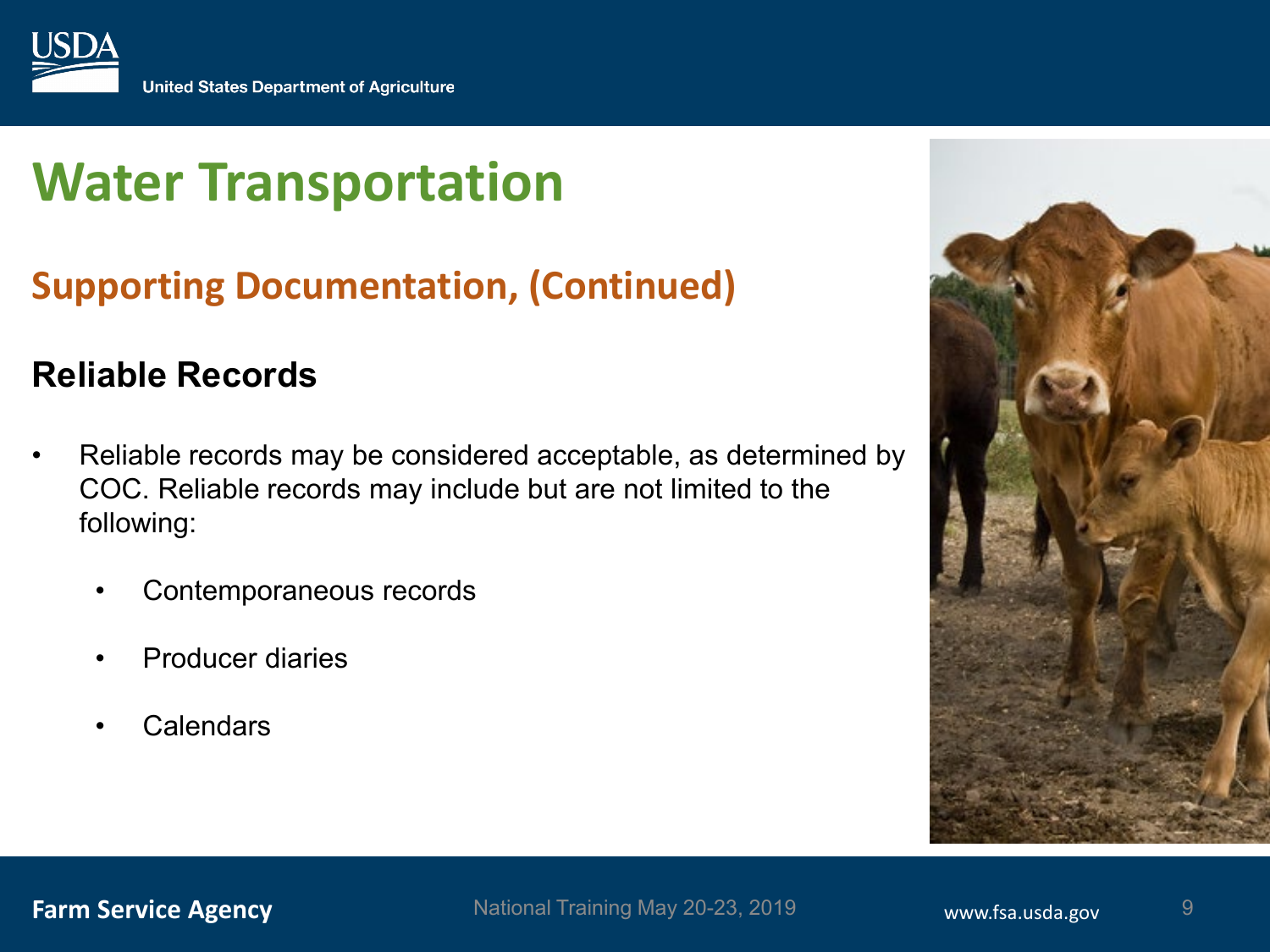

## **Supporting Documentation, (Continued)**

- All supporting documents must be provided by the participant and on file in the County Office:
	- No later than 30 calendar days after the end of the program year
	- Before CCC-851 can be approved
	- Other supporting documents include:
		- FSA-578
		- CCC-902
		- AD-1026
		- CCC-941
		- CCC-860

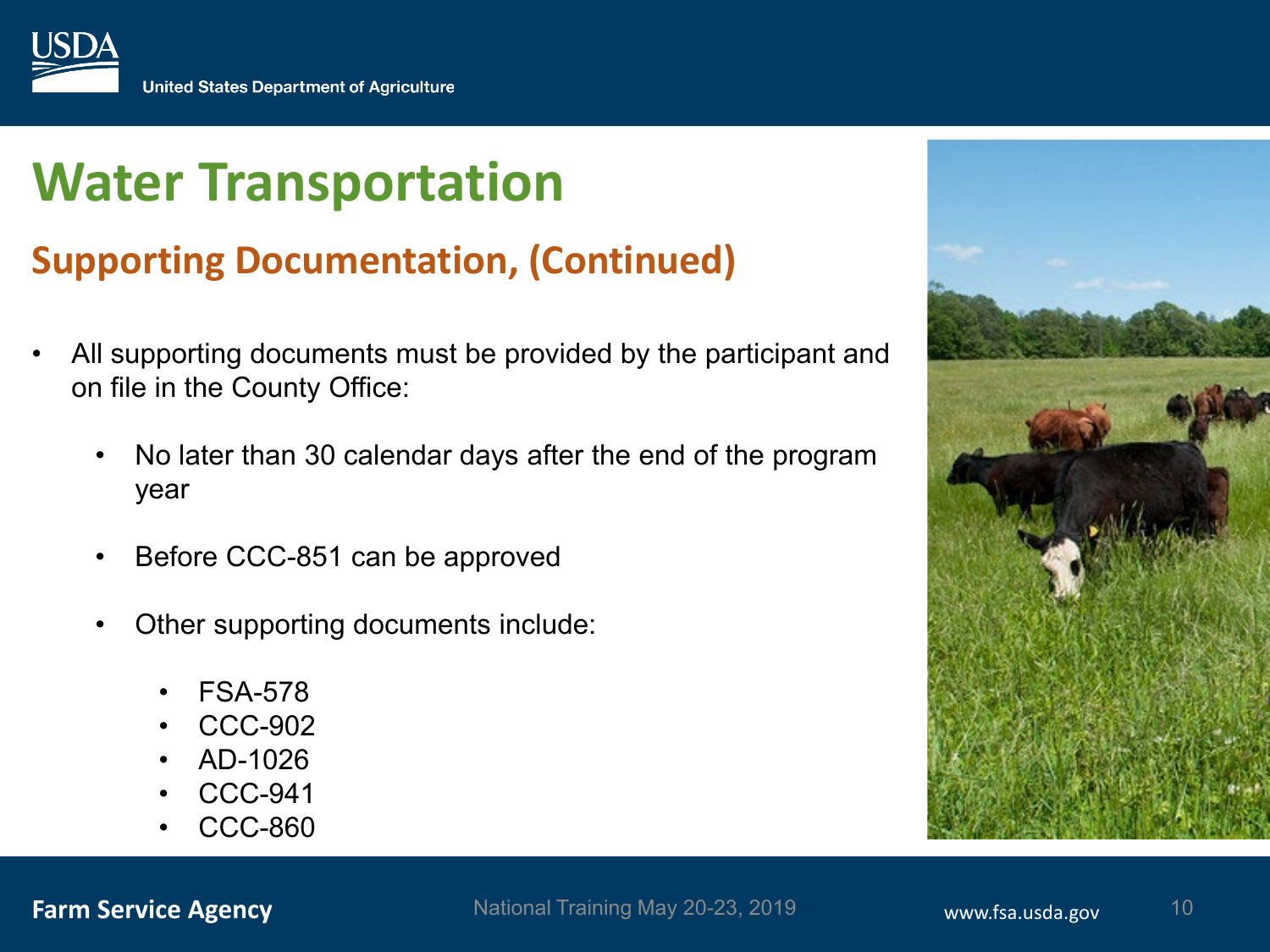

## **Supporting Documentation, (Continued)**

- If documentation is not available or provided, COC may accept producer's certification if other similar producers have comparable losses, as determined by COC.
- COC shall document in the COC minutes:
	- the total number of gallons of water transported to eligible livestock
	- the number of livestock that water was transported to.
- **Important:** COC must follow procedure on reviewing supporting documentation when acting on CCC-851.

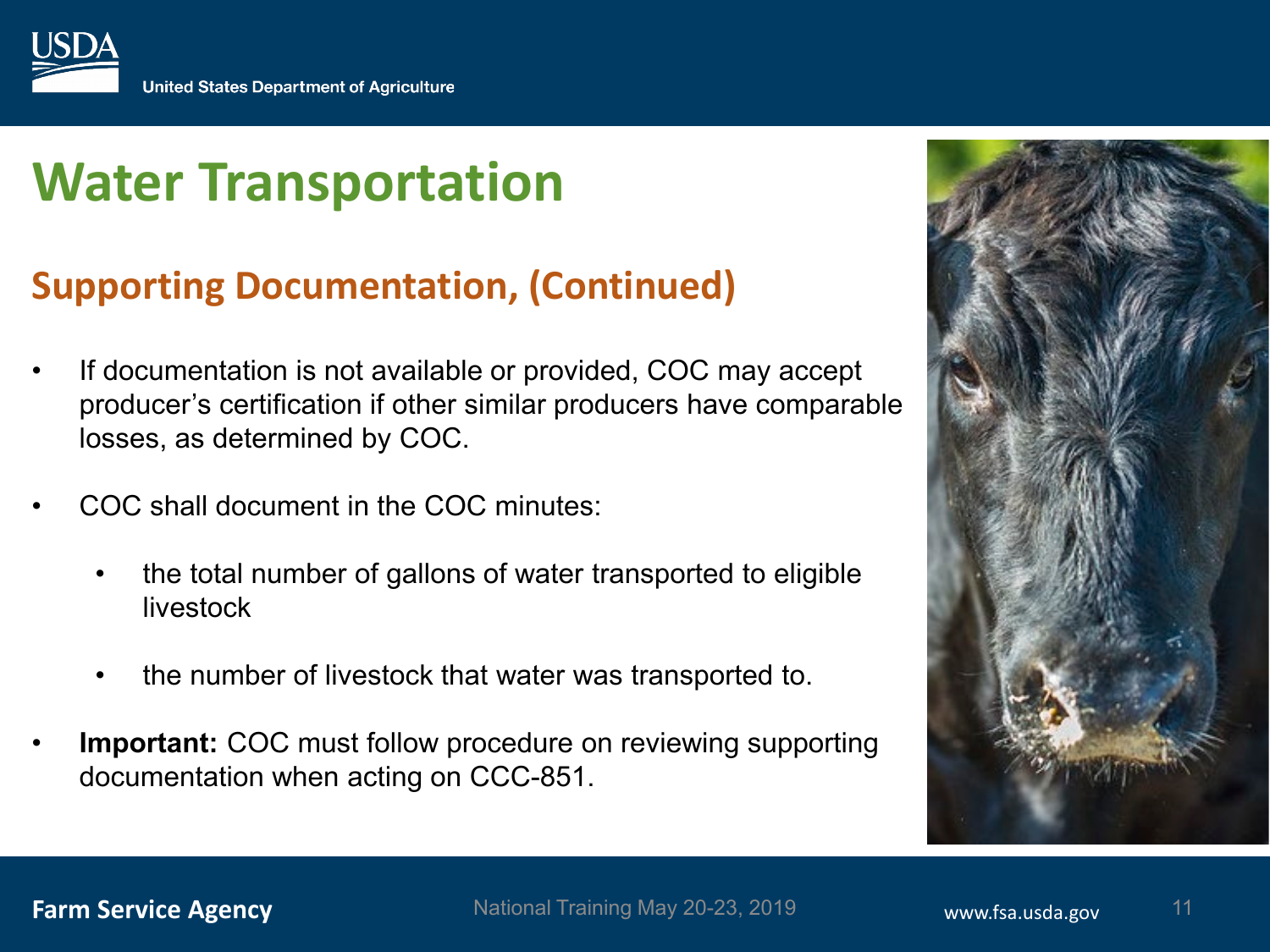

### **Payment Calculation**

Participants will receive benefits based on a national payment factor of the lesser of either of the following:

- Cost to transport water to eligible livestock for **150 calendar days**  calculated by multiplying:
	- Daily water requirement x the number of eligible livestock converted to AU's x applicable national average price per gallon x 150 calendar days
- Cost to transport water to eligible livestock, **based on the actual number of gallons of water transported**, calculated by multiplying:
	- Actual number of gallons transported x applicable national average price per gallon

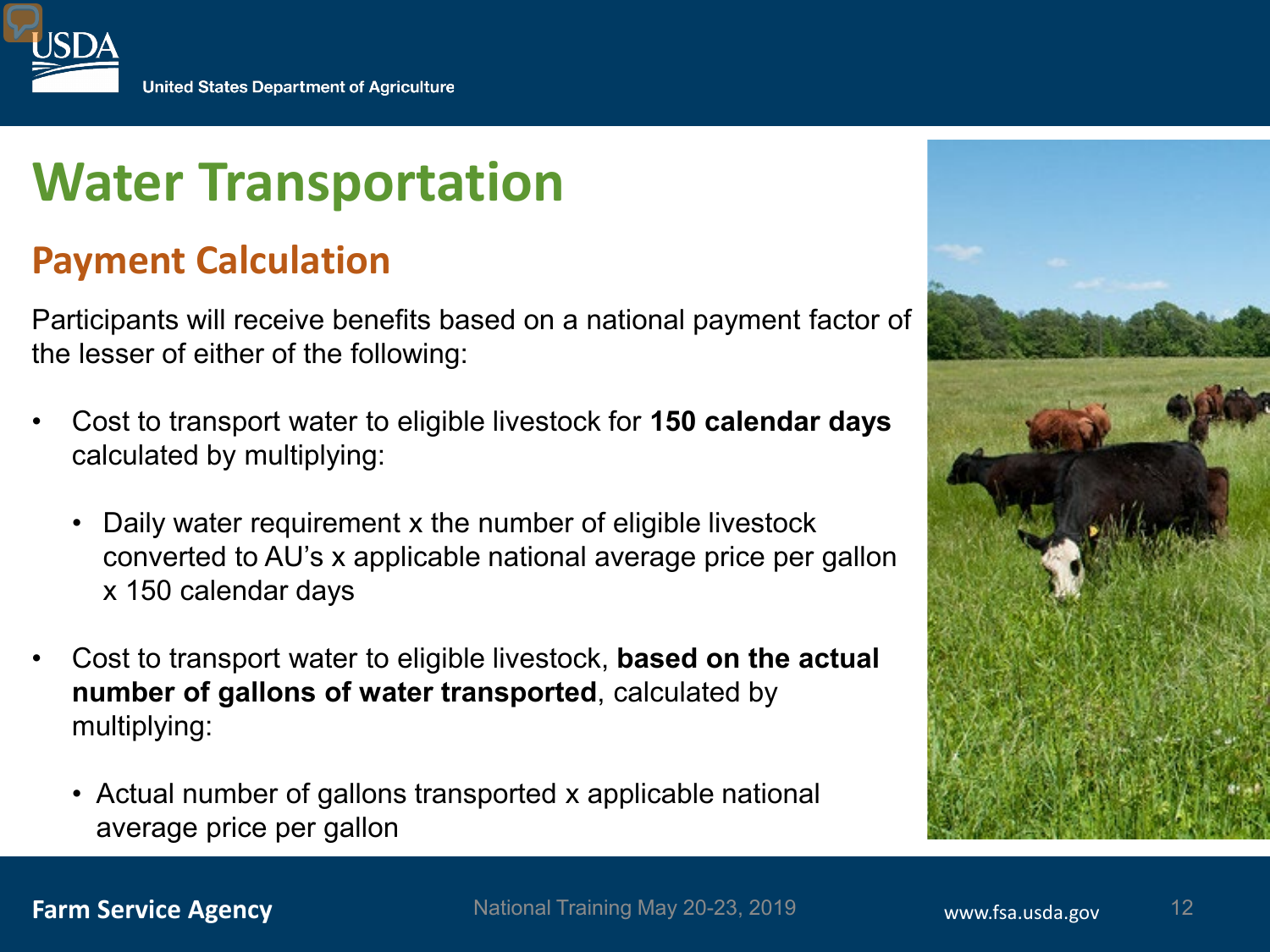

## **National Average Prices**

• Established national average prices per gallon to transport water, based on the method the producer uses:

| <b>Method of Transporting</b>          | <b>National Avg.</b><br><b>Price/Gallon</b> |
|----------------------------------------|---------------------------------------------|
| Personal Labor/Equipment               | \$0.035                                     |
| <b>Hired Labor/Rented Equipment</b>    | \$0.05                                      |
| <b>Contracted Water Transportation</b> | \$0.07                                      |



**Farm Service Agency With the Service Agency Mational Training May 20-23, 2019 www.fsa.usda.gov** National Training May 20-23, 2019 **13** vww.fsa.usda.gov 13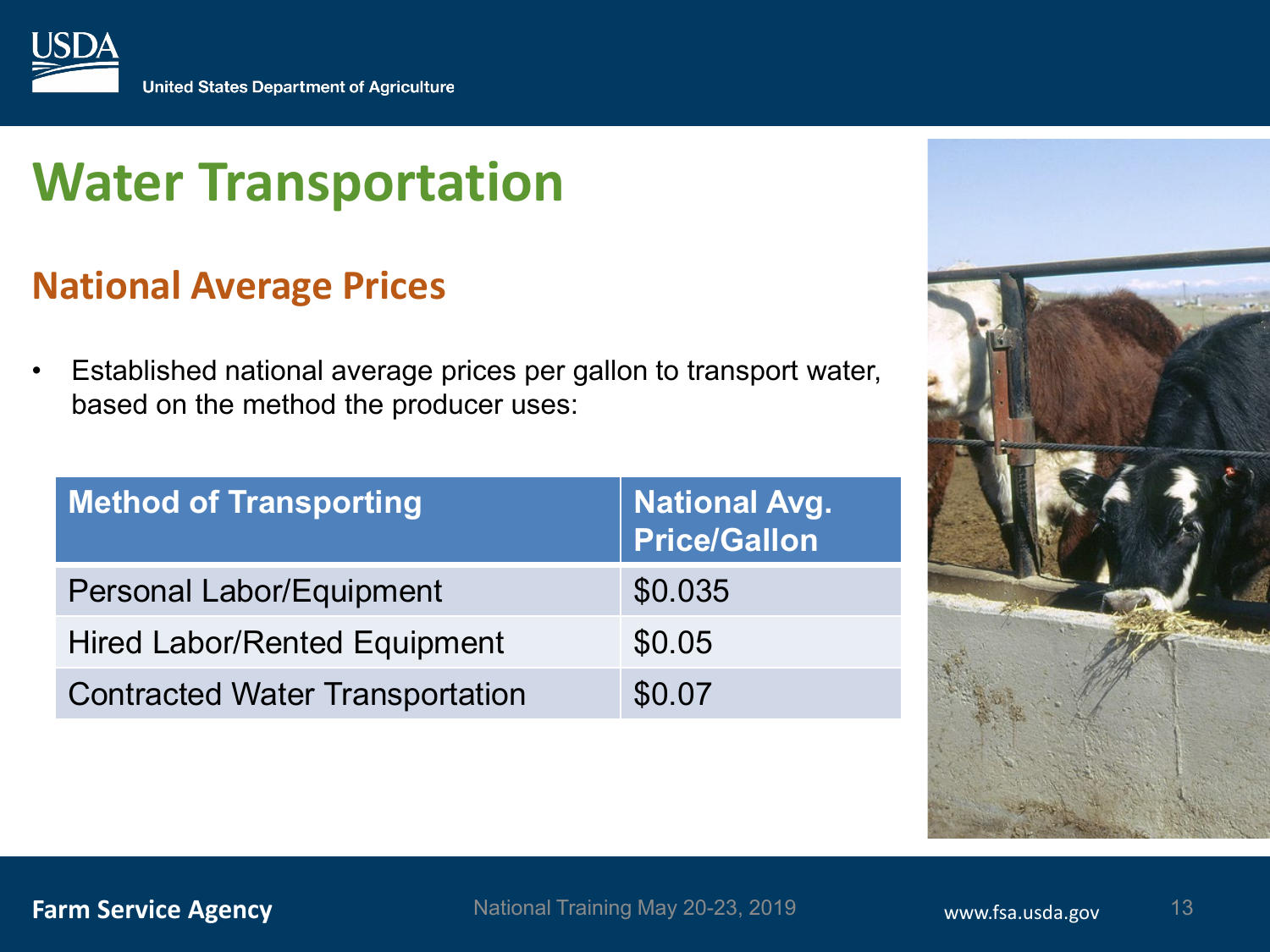

## **Daily Water Requirement for Livestock**

| <b>Kind</b>  | <b>Type</b>  | Weight                   | <b>Daily Water</b><br><b>Requirement</b> | <b>Daily Water</b><br><b>Requirement per</b><br><b>AU</b> |
|--------------|--------------|--------------------------|------------------------------------------|-----------------------------------------------------------|
| <b>Beef</b>  | <b>Adult</b> | Cows and<br><b>Bulls</b> | 18                                       | 18                                                        |
|              | Non-adult    | $>$ 500lbs.              | 9                                        | 18                                                        |
| Dairy        | <b>Adult</b> | Cows and<br><b>Bulls</b> | 30                                       | 15                                                        |
|              | Non-adult    | > 500lbs.                | 15                                       | 15                                                        |
| Equine       | All          | N/A                      | 12                                       | 12                                                        |
| Goats        | All          | N/A                      | $\overline{4}$                           | 16                                                        |
| <b>Sheep</b> | All          | N/A                      | $\overline{4}$                           | 16                                                        |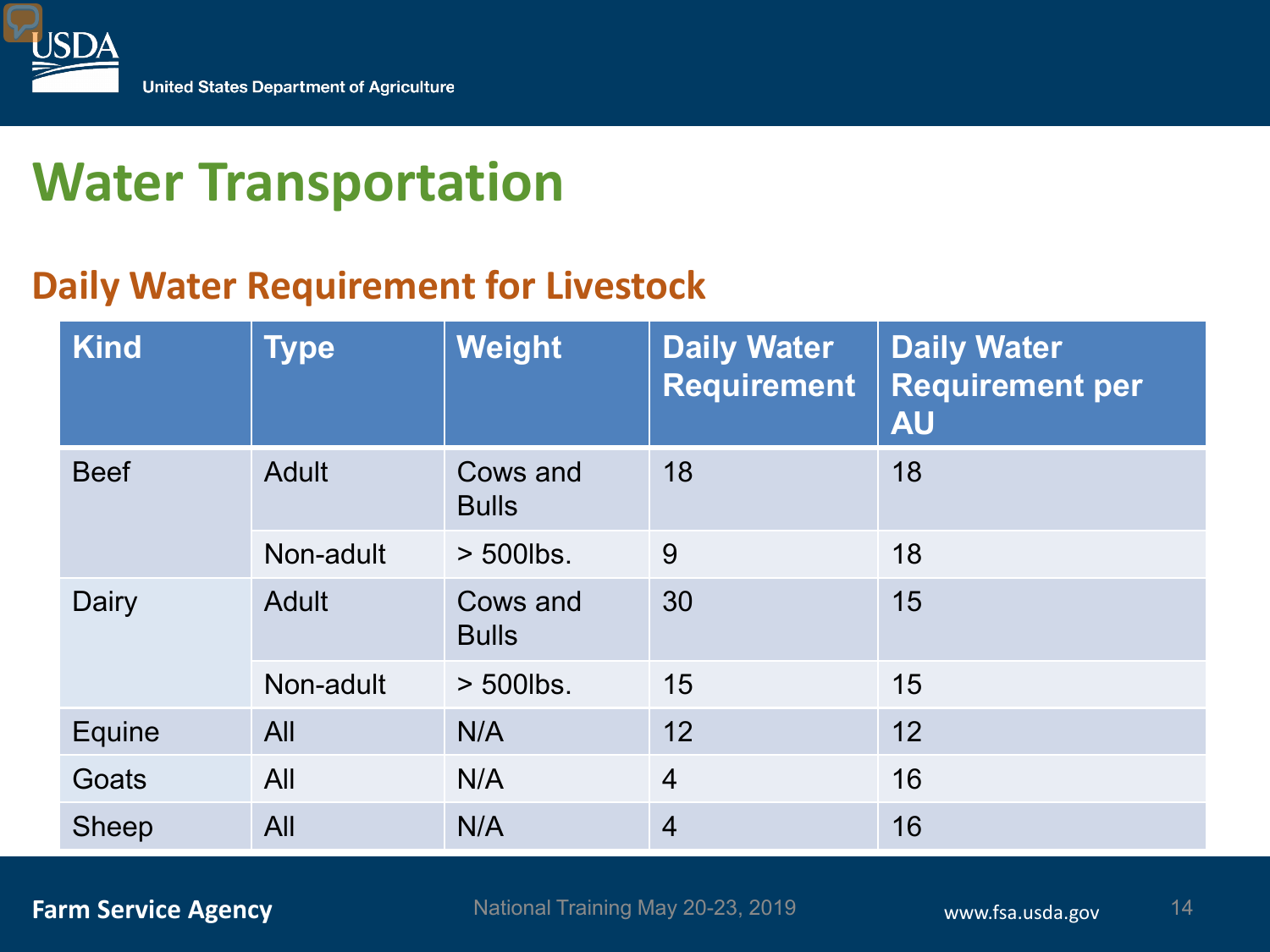

## **Payment Calculation Example**

- Producer A in Columbia County, Arkansas transported water for 100 head of sheep from March 3, 2019, to April 15, 2019. A total of 16,000 gallons of water was transported during this time.
- Producer transported the water himself with personal labor/equipment.
- 100 (head of sheep) x 0.25 (AU conversion factor) x 16 (daily water requirement for sheep/AU)  $\times$  \$0.035  $\times$  150 (days) = \$2,100
- 16,000 (gallons transported) x \$0.035 = \$560 **(Lesser)**
- **\$560 x 60% = \$336 (Not SDA, BF, LR, or Veteran)**
- **\$560 X 90% = \$504 (SDA, BF, LR, or Veteran)**

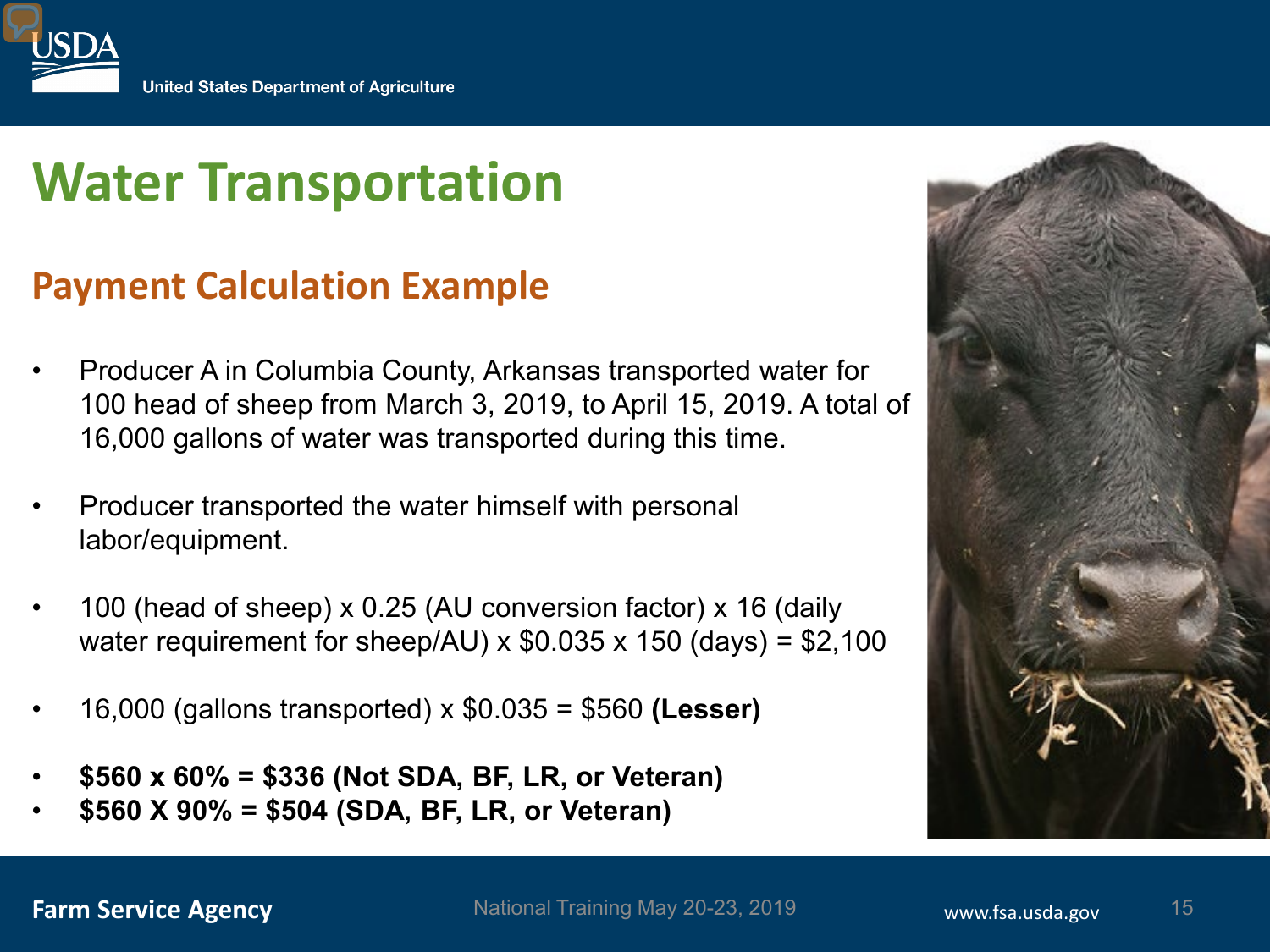### **CCC-851 ELAP Notice of Loss– Part B**

| <b>PART B - NOTICE OF LOSS</b>                                                                                                                                                                                                                                                                                                                                                   |                                                                                                                                                               |                               |                                                                                                                                                     |                                      |  |  |  |
|----------------------------------------------------------------------------------------------------------------------------------------------------------------------------------------------------------------------------------------------------------------------------------------------------------------------------------------------------------------------------------|---------------------------------------------------------------------------------------------------------------------------------------------------------------|-------------------------------|-----------------------------------------------------------------------------------------------------------------------------------------------------|--------------------------------------|--|--|--|
|                                                                                                                                                                                                                                                                                                                                                                                  | I am reporting that I have incurred losses due to eligible adverse weather or loss condition(s) listed in Item 7 and the losses occurred and were apparent to |                               |                                                                                                                                                     |                                      |  |  |  |
|                                                                                                                                                                                                                                                                                                                                                                                  | me on the date(s) listed in Items 8 and 9.<br>6. Type of Loss (Check all that apply)                                                                          |                               |                                                                                                                                                     |                                      |  |  |  |
|                                                                                                                                                                                                                                                                                                                                                                                  | Grazing Loss - Non-Fire (Part E)                                                                                                                              |                               | Grazing Loss - Fire (Part F) Produced Feed Loss (Part G)                                                                                            | Purchased Feed Loss (Part H)         |  |  |  |
|                                                                                                                                                                                                                                                                                                                                                                                  |                                                                                                                                                               |                               |                                                                                                                                                     |                                      |  |  |  |
|                                                                                                                                                                                                                                                                                                                                                                                  | Additional Feed Purchased & Expenses (Part I) $\boxtimes$ Water Transporting (Part J) $\Box$ Cattle Tick Fever (Part K)                                       |                               |                                                                                                                                                     |                                      |  |  |  |
| 7. Eligible Loss Condition                                                                                                                                                                                                                                                                                                                                                       |                                                                                                                                                               | 8. Date When Loss<br>Occurred | 9. Date When Loss Was<br>Apparent                                                                                                                   | 10. Physical Location County of Loss |  |  |  |
| Loss Event 1                                                                                                                                                                                                                                                                                                                                                                     | Drought                                                                                                                                                       | 03/03/2019                    | 03/03/2019                                                                                                                                          | Larimer County                       |  |  |  |
| Loss Event 2                                                                                                                                                                                                                                                                                                                                                                     |                                                                                                                                                               |                               |                                                                                                                                                     |                                      |  |  |  |
| Loss Event 3                                                                                                                                                                                                                                                                                                                                                                     |                                                                                                                                                               |                               |                                                                                                                                                     |                                      |  |  |  |
| 11. Where were the livestock physically located on the beginning date of the<br>eligible loss condition(s) provided in 8? (Include County name, farm number, tract<br>number, and field number.)                                                                                                                                                                                 |                                                                                                                                                               |                               | 12. Where is the current physical location of the livestock in<br>inventory? (Include County name, farm number, tract number, and<br>field number.) |                                      |  |  |  |
|                                                                                                                                                                                                                                                                                                                                                                                  | Loss Event 1 Larimer County FSN 123, T1, F1                                                                                                                   |                               | Larimer County FSN 123, T1, F1                                                                                                                      |                                      |  |  |  |
| Loss Event 2                                                                                                                                                                                                                                                                                                                                                                     |                                                                                                                                                               |                               |                                                                                                                                                     |                                      |  |  |  |
| Loss Event 3                                                                                                                                                                                                                                                                                                                                                                     |                                                                                                                                                               |                               |                                                                                                                                                     |                                      |  |  |  |
| 13. Associated Producers; list all other producers that have an ownership share of any livestock listed in Items 17 and 18. (List the other producer's name,<br>livestock group from Item 17 and share).<br>None<br>14. Producer certifies that all information in Part B is correct, whether personally entered by the producer or another party, and acknowledges receipt of a |                                                                                                                                                               |                               |                                                                                                                                                     |                                      |  |  |  |
| copy of this form.                                                                                                                                                                                                                                                                                                                                                               |                                                                                                                                                               |                               |                                                                                                                                                     |                                      |  |  |  |
| A. Producer's Signature Loss Event 1 (By)                                                                                                                                                                                                                                                                                                                                        |                                                                                                                                                               |                               | B. Title/Relationship of the Individual Signing in the<br><b>Representative Capacity</b>                                                            | C. Date (MM-DD-YYYY)                 |  |  |  |
|                                                                                                                                                                                                                                                                                                                                                                                  |                                                                                                                                                               | Self                          |                                                                                                                                                     | $03 - 10 - 2019$                     |  |  |  |
| A. Producer's Signature Loss Event 2 (By)                                                                                                                                                                                                                                                                                                                                        |                                                                                                                                                               |                               | B. Title/Relationship of the Individual Signing in the<br><b>Representative Capacity</b>                                                            | C. Date (MM-DD-YYYY)                 |  |  |  |
| A. Producer's Signature Loss Event 3 (By)                                                                                                                                                                                                                                                                                                                                        |                                                                                                                                                               |                               | B. Title/Relationship of the Individual Signing in the<br><b>Representative Capacity</b>                                                            | C. Date (MM-DD-YYYY)                 |  |  |  |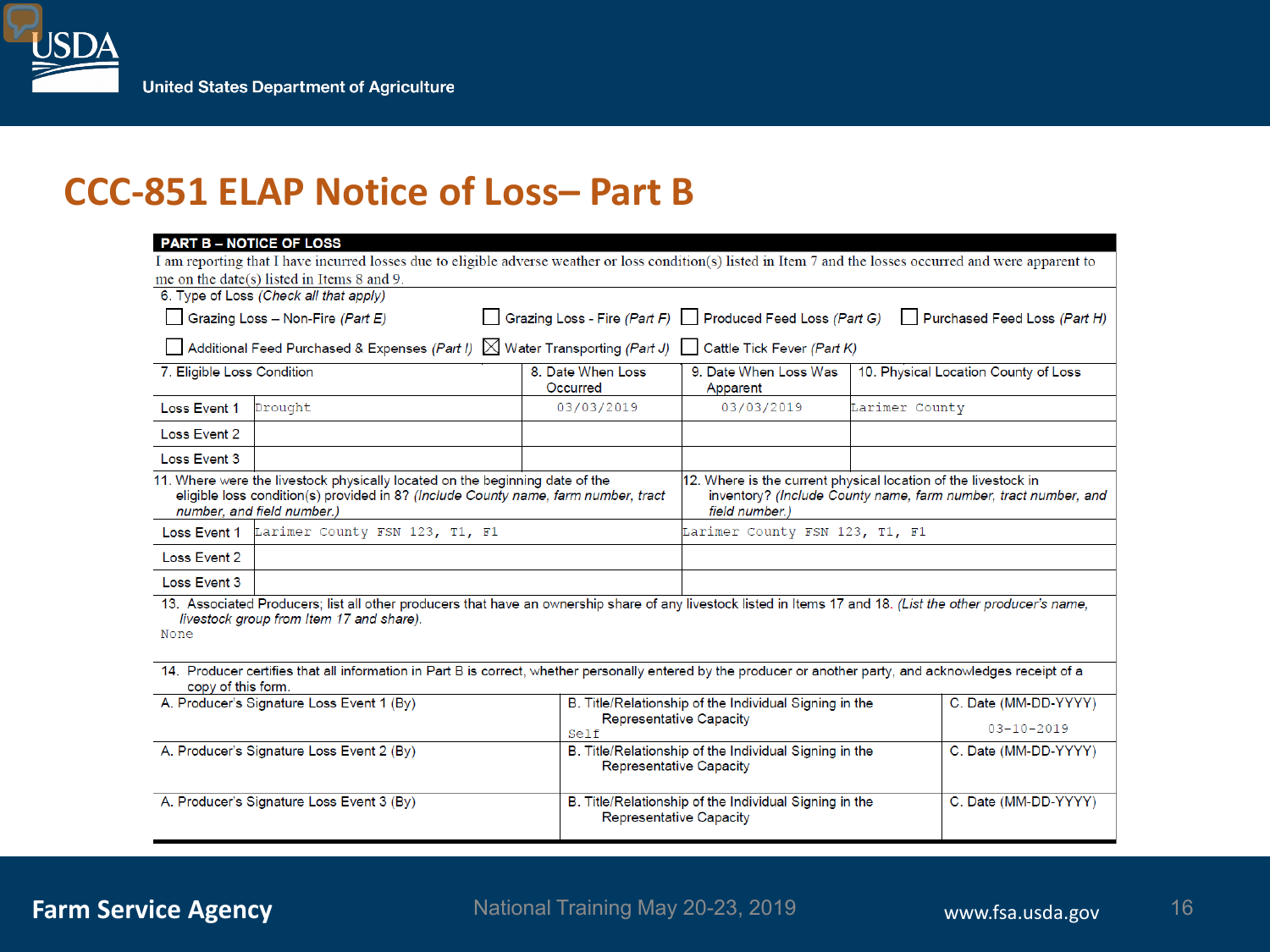

## **CCC-851 ELAP Application for Payment – Part J**

| <b>PART J - WATER TRANSPORTATION</b> |                |                                                |                                              |                                                     |               |                                                     |
|--------------------------------------|----------------|------------------------------------------------|----------------------------------------------|-----------------------------------------------------|---------------|-----------------------------------------------------|
| 68.                                  | 69.            | 70.                                            | 71.                                          | 72.                                                 | 73.           | <b>COC Use Only</b>                                 |
| Livestock<br>Group                   | Pasture Type   | <b>Water Transporting</b><br><b>Start Date</b> | <b>Water Transporting</b><br><b>End Date</b> | <b>Total Gallons of</b><br><b>Water Transported</b> | Share<br>$\%$ | 74.                                                 |
| (Item 17)                            |                | (MM-DD-YYYY)                                   | (MM-DD-YYYY)                                 |                                                     |               | <b>COC Adjusted Gallons</b><br>of Water Transported |
| J                                    | Native Pasture | $03 - 03 - 2019$                               | $04 - 15 - 2019$                             | 16,000                                              | 1,000         | 000                                                 |
|                                      |                |                                                |                                              |                                                     |               |                                                     |
|                                      |                |                                                |                                              |                                                     |               |                                                     |
|                                      |                |                                                |                                              |                                                     |               |                                                     |
|                                      |                |                                                |                                              |                                                     |               |                                                     |
|                                      |                |                                                |                                              |                                                     |               |                                                     |
|                                      |                |                                                |                                              |                                                     |               |                                                     |
|                                      |                |                                                |                                              |                                                     |               |                                                     |